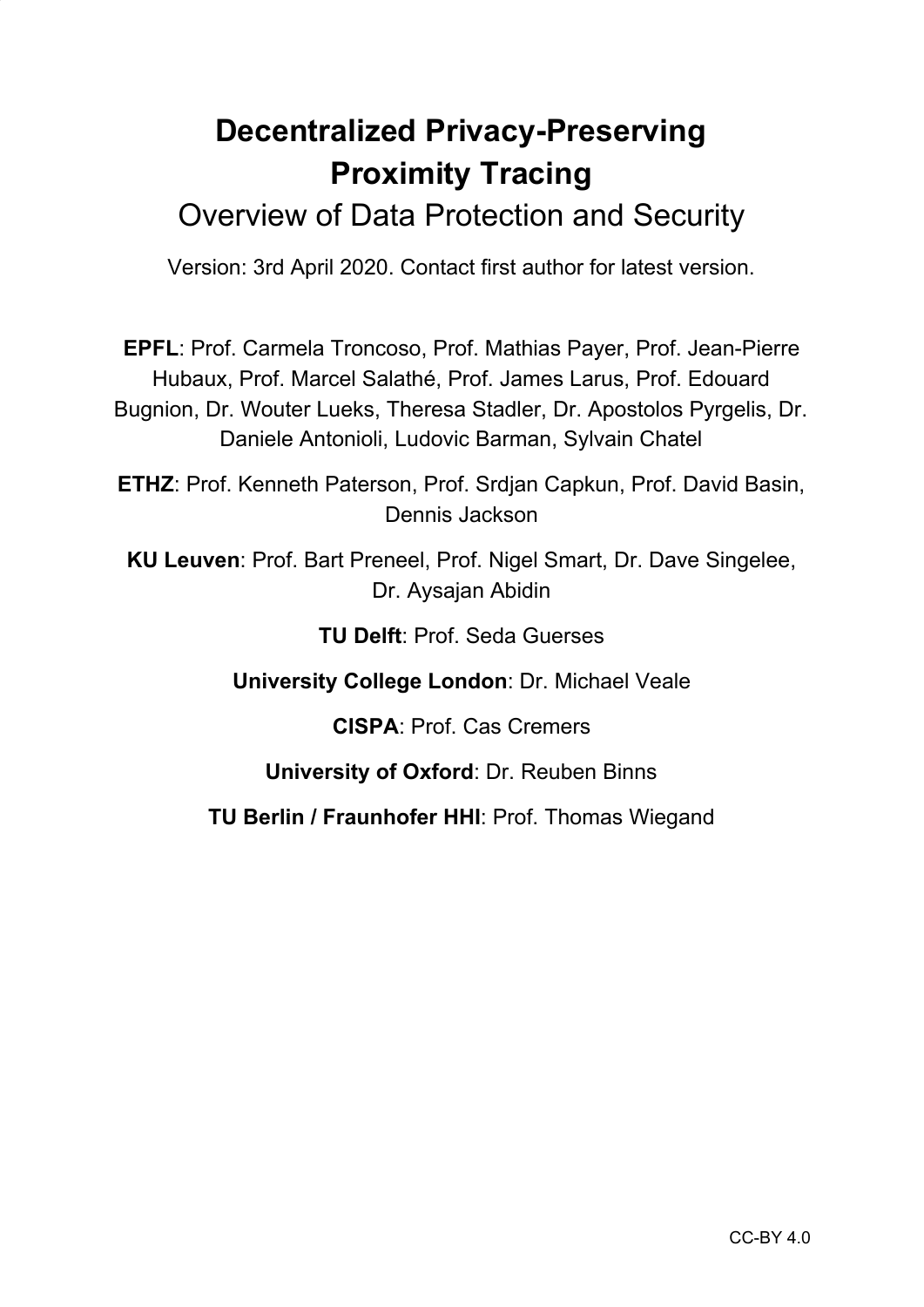There is growing political and epidemiological interest in deploying technological approaches to help individuals and countries navigate the COVID-19 pandemic. One approach has been to make use of low-powered Bluetooth sensors on smartphones to inform users when they have been in contact with individuals who have since tested positive, and to support epidemiologists with modelling efforts. However, some infrastructures that can enable proportionate proximity tracing may fail to protect data, or be misused or extended far beyond their initial purpose and beyond the lifetime of the crisis. This is all the more important given the truly global nature of this challenge and the fact that the pandemic crosses across borders and jurisdictions with different levels of fundamental rights guarantees or in times where many governments are functioning under rules of exception.

Designs with centralized components, where a single actor, such as a server or a state, can learn a great deal about individuals and communities, need specific attention because if they are attacked, compromised or repurposed, they can create greater harm. **In order to address these issues, we instead realise the same task using a decentralized design that does not require the centralized collection and processing of information on users.** Such a design builds on strong, mathematically provable support for privacy and data protection goals, minimises the data required to what is necessary for the tasks envisaged, and prevents function creep, for example for law enforcement or intelligence purposes, by strictly limiting how the system can be repurposed with cryptographic methods.

The decentralized system, explained in detail in the accompanying document, works in 4 phases:

- 1. **Installation**: the app is installed, generates a secret seed (SK), and derives *Ephemeral Bluetooth IDs* (EphIDs) from it
- 2. **Normal operation**: each app broadcasts EphIDs via bluetooth, and records EphIDs that are broadcast by other apps in the vicinity.
- 3. **Handling infected patients**: after patients are diagnosed, and only with their consent and with authorization from a health authority, they upload specific data from their phone to the backend server. From this data, the identity of the patient cannot be derived by the server or by the apps of other users (see below), it is nearly anonymous. Before this point, no data other than the broadcast EphIDs leaves the phone.
- 4. **Decentralized contact tracing**: each app can use the data from the backend to locally compute whether the app's user was in physical proximity of an infected person and potentially at risk of infection. If they were, the app can inform the user to take action.

Additionally, app users can *voluntarily* provide (anonymous) data to epidemiology research centers.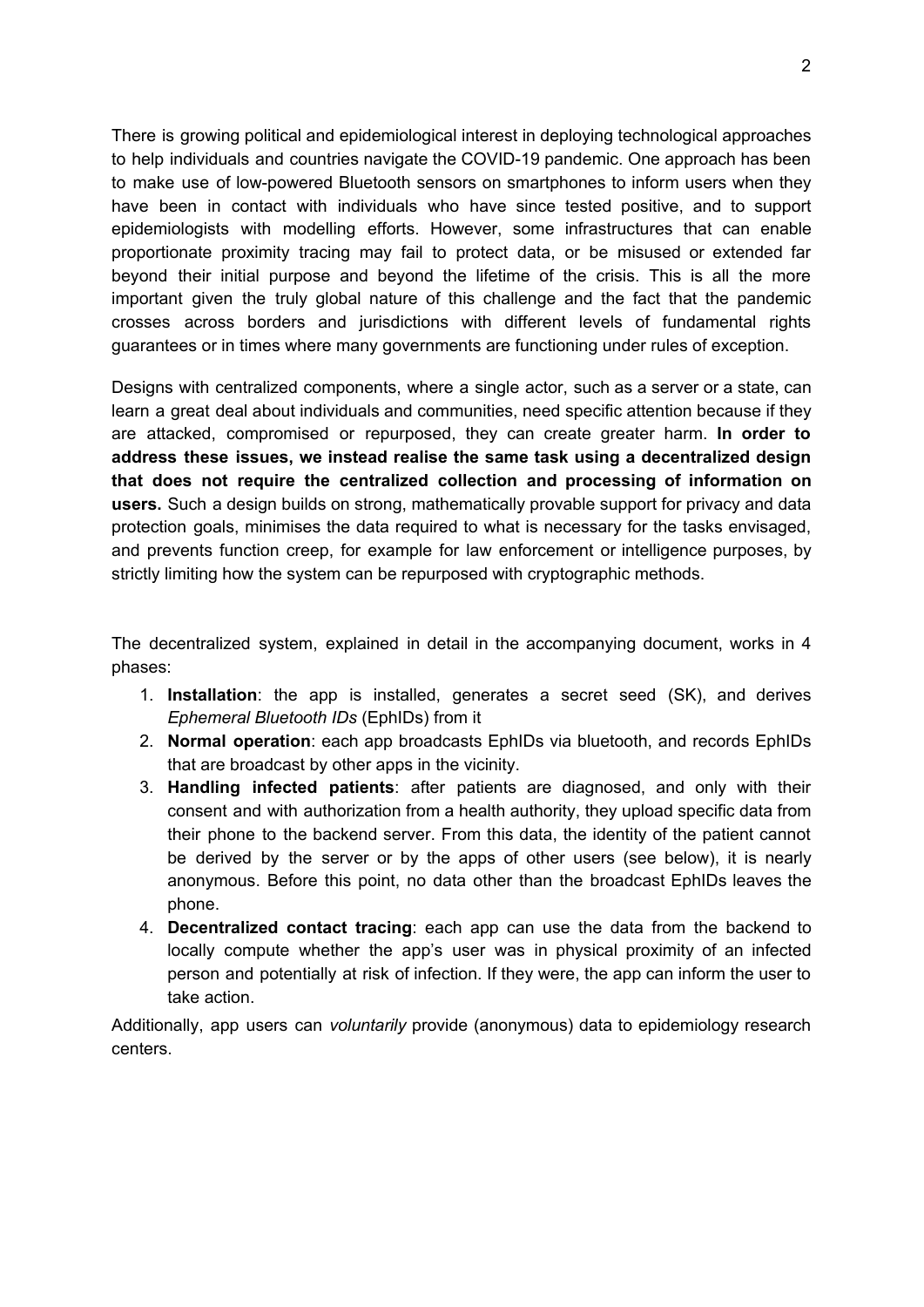

*Figure 1: Phases in the decentralized proximity tracing system*

The system provides the following security and privacy protections:

- **Ensures data minimisation**. (See below) No entity can observe or keep record of a global view of the social graph of a population, in anonymized form or otherwise.
- **Prevents function creep**. The entities in the system receive the minimum amount of information tailored to their requirements. None can abuse the data for other purposes, nor can they be coerced or subpoenaed to make data available.
- **Protects non-infected users.** No entity, including the backend server, can learn information from *non-infected* users.
- **Graceful dismantling.** The system will organically dismantle itself after the end of the epidemic. Infected patients will stop uploading their data to the central server, and people will stop using the app. Data on the server is removed after 14 days.

And entails the following risks:

- An *active tech-savvy* adversary can reidentify EphIDs from infected people *that they have been physically close to in the past* by actively modifying the app and collecting extra information about identities through additional means, such as a surveillance camera to record and identify the individuals. The information learned via the app is, in many cases, already expected to be known to this adversary (e.g., family, friends, neighbours, who will directly inform their close relations and friends). This attack **is inherent to any proximity-based system notification system,** as the adversary only uses the fact that they are notified together with additional information gathered by their phone or other means.
- A *tech-savvy adversary* deploying an antenna to eavesdrop on bluetooth connections can learn which connections correspond to infected people, and then can estimate the percentage of infected people in a small radius of 50m. If in addition, the adversary has a camera, he can capture images and potentially re-identify those people.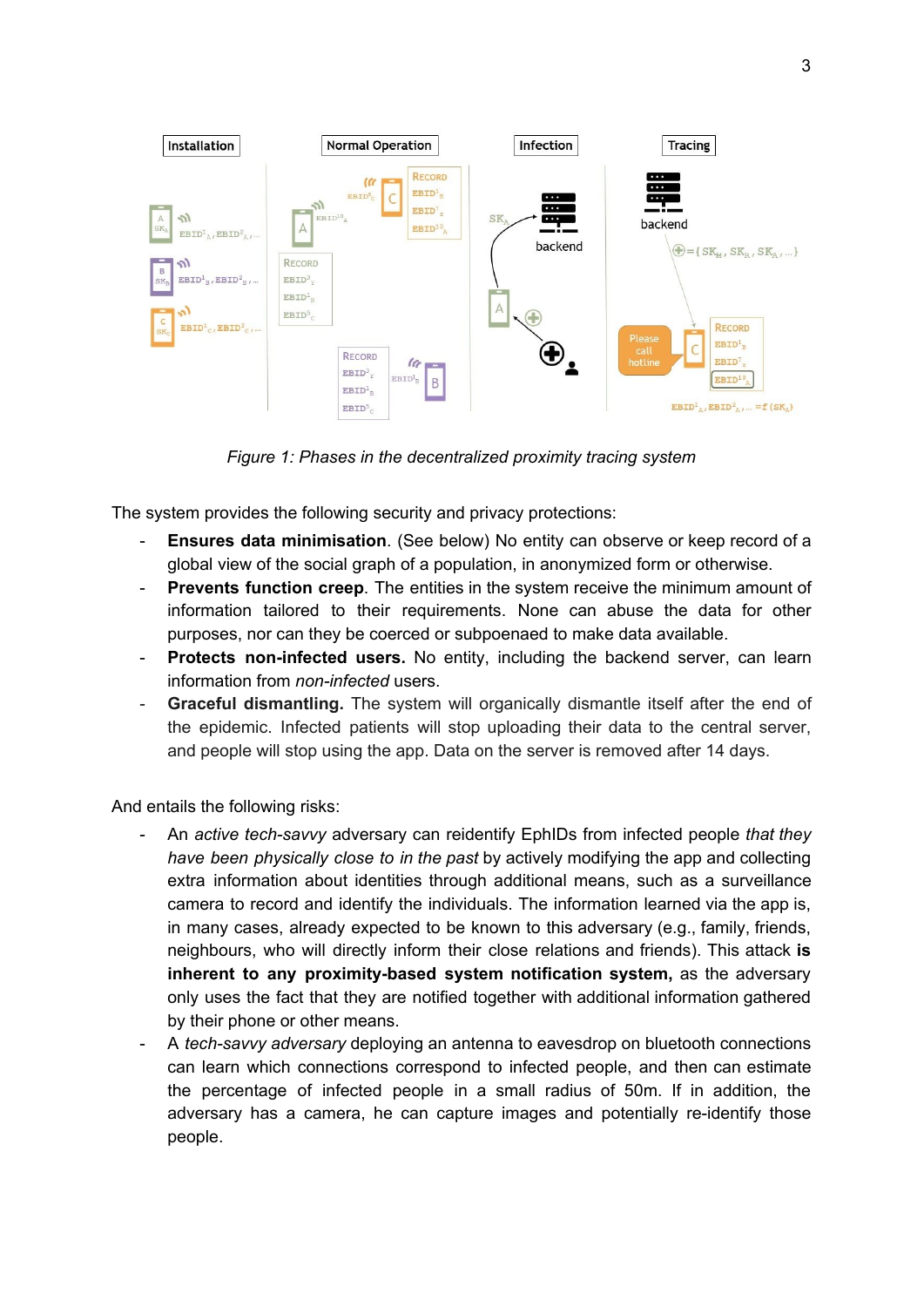Both of these attacks are local: adversaries can learn (some) information about infected individuals in close proximity to the equipment that they deployed.

## **High-Level Data Protection Overview**

Data protection by design and default obliges that:

*only personal data which are necessary for each specific purpose of the processing are processed. That obligation applies to the amount of personal data collected, the extent of their processing, the period of their storage and their accessibility* (GDPR, art. 25)

There are five main data-protection-relevant actors in this system: **users**, **health authorities**, a **backend server**, **epidemiological research projects**, and **mobile phone operating system providers** (in this case, Apple and Google). Apple and Google only provide a push notification service, the same as for any app and are aware that the app has been installed, acting as processors, but able to see no content or data. Nevertheless, since Apple and Google provide the operating system running on mobile devices, one has to trust them, since they could potentially learn information related to the proximity tracing system (who is infected, who infected whom, social graphs, etc.).

The decentralized approach notably minimises the amount of personal data collected by any one entity, and heavily reduces the possibility of accessibility of any information, providing the guarantee that **the backend server learns nothing about identifiable individuals or their health status**. This promotes trust in the system, as concerns around function creep and lack of purpose-limitation (such as the repurposing of the protocol by law enforcement or intelligence services in countries in which it is deployed) can be solidly rebutted mathematically. This itself may lead to wider uptake.

The system is designed such that no entity beyond a user's device processes or stores any identifiable personal data about the user. As a whole, the system fulfils processing goals that would usually require personal data to be transmitted. **We believe that under normal operation, none of the data used to achieve proximity tracing need be characterised as personal data, as no actors holding the data have the ability to re-identify it with** *means reasonably likely to be used* (following the test outlined by the CJEU in *Breyer*).

The server transmits information about new infected ephemeral identifiers to users' phones, which compute infection risk *locally*, on the device. This comes with the important benefit that **the server cannot learn the social graph**, which is data that can easily be repurposed and misused in ways that individuals would not reasonably expect and may not wish. The proposed system guarantees that transmitted information cannot be used to identify an infected individual without a costly, illegal, and tightly geographically localised attack that *was successfully carried out in the past, before the individual tested positive*. The theoretical potential of this attack is the tradeoff to obtain technical guarantees that prevent function creep and ensure limitation by design.

Because some theoretical attacks exist (above) — requiring high-effort, illegal activity to carry out, and which only provide highly localised information — **we believe it is best for the purposes of trust to treat the entire pipeline with the same obligations that we would expect if personal data was processed by it**. There are additional ethical,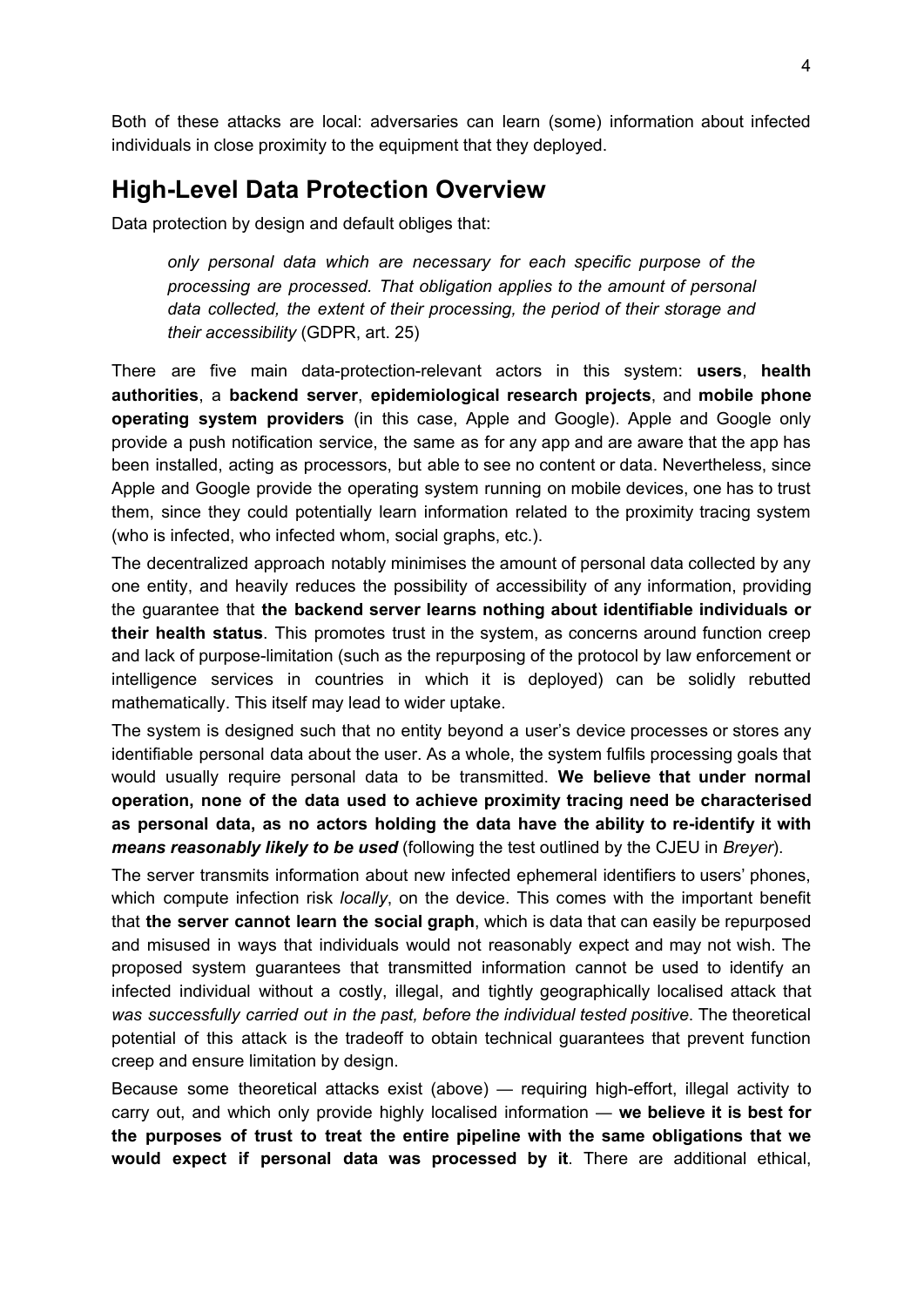non–data protection reasons to seek informed consent at every relevant point, although a different lawful basis (e.g., task in the public interest) may be appropriate to rely on. As a result, the fact that the sensitive information, including health information, has equivalent protection to genuinely anonymous data, means that it is protected from *all* actors by among the most technically stringent safeguards possible in a system with the functions necessary for this purpose.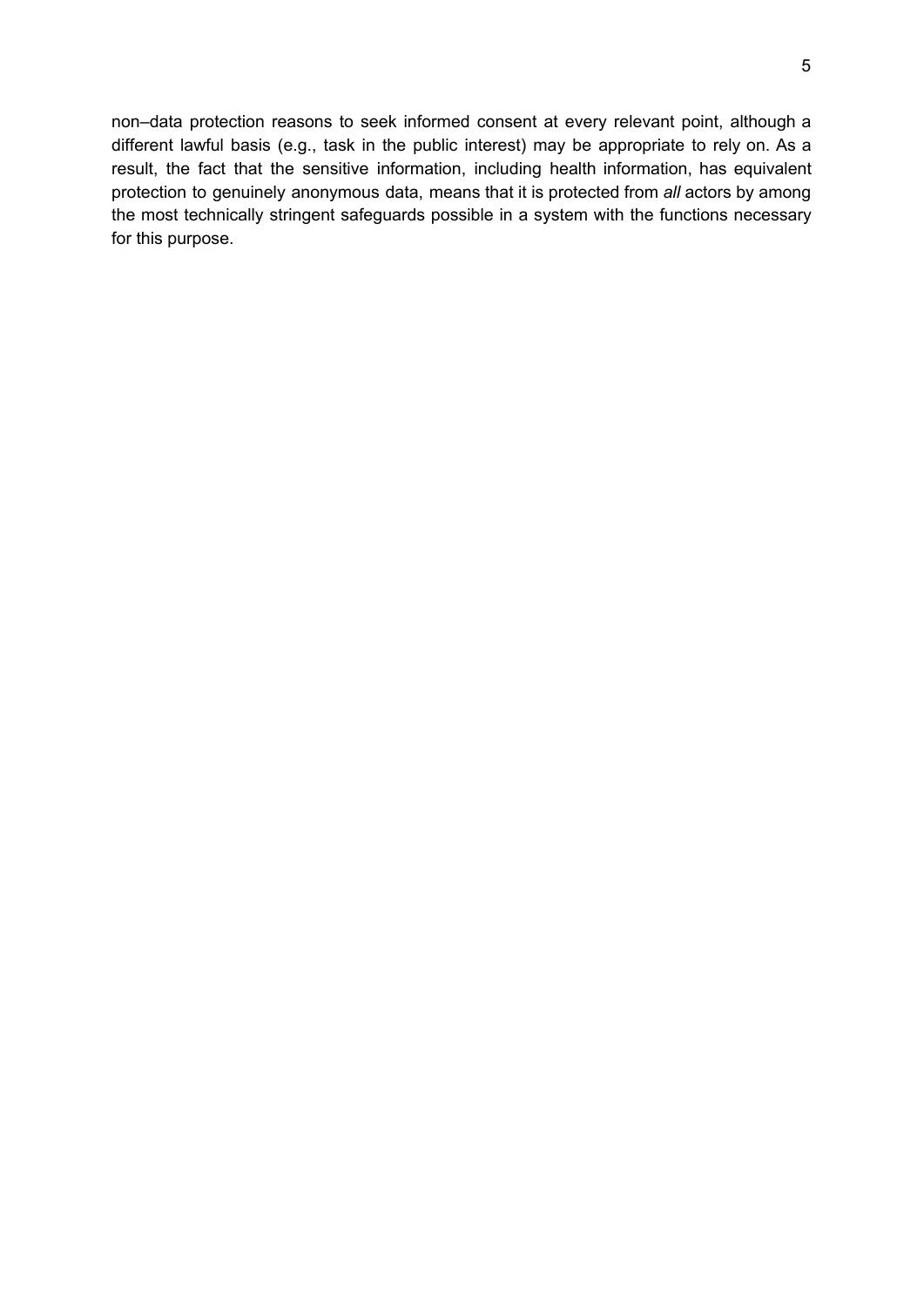# **Detailed Stage-by-Stage Analysis**

*In the remainder of the document, all communications between the app and the backend server, or any other party, are encrypted using the most appropriate TLS configuration.*

# **1. Installation process of proximity tracing app**

Users install the app from either the Apple App Store or the Google Play Store. No personal data is provided to the app.

*Registering for push notifications.* The app needs to regularly receive information pertaining to newly infected patients from the backend server, so that it can locally determine whether its owner has been in physical proximity of an infected patient. Because apps running in the background are not guaranteed to be able to download information, the app registers for a push notification service: Firebase Cloud Messaging (FCM) on Android and Apple Push Notification service (APN) on iOS. The app sends the notification identifier to the backend. The backend *stores* this identifier to send information to the app. The backend does not store any other information (PII or otherwise) with this notification identifier.

### **Information security**

The mobile phone OS operators (Apple and Google) *learn that the user installed the app* and have registered for the push notification service, but cannot see any data.

The backend server only stores the notification identifier of the app. This identifier is only used to *send data* to the apps. When apps upload their seed SK after having been diagnosed, they do *not* supply this identifier to the backend.

Network observers only observe encrypted data between the app and the backend. This data is the same for every app installation. Therefore network observers can conclude only *that somebody just installed the app*.

#### **Data protection**

The main controller of the system (e.g. the coordinator of the backend server and app deployment) would need a standard data processor agreement with the OS providers, as with any public sector app using push notifications. The system envisaged here is unlikely to pose additional risks to the rights and freedoms of data subjects, as data subjects with smartphones will already be using these systems every day.

# **2. Normal operation of proximity tracing app**

**Note: although we use the word 'identifier', the term used in data protection law, the technical specifications of the system prevent them from being used to identify individuals**.

*Broadcasting ephemeral Bluetooth identifiers.* Phones with the proximity tracing app installed broadcast ephemeral bluetooth identifiers (EphIDs) via Bluetooth low energy. These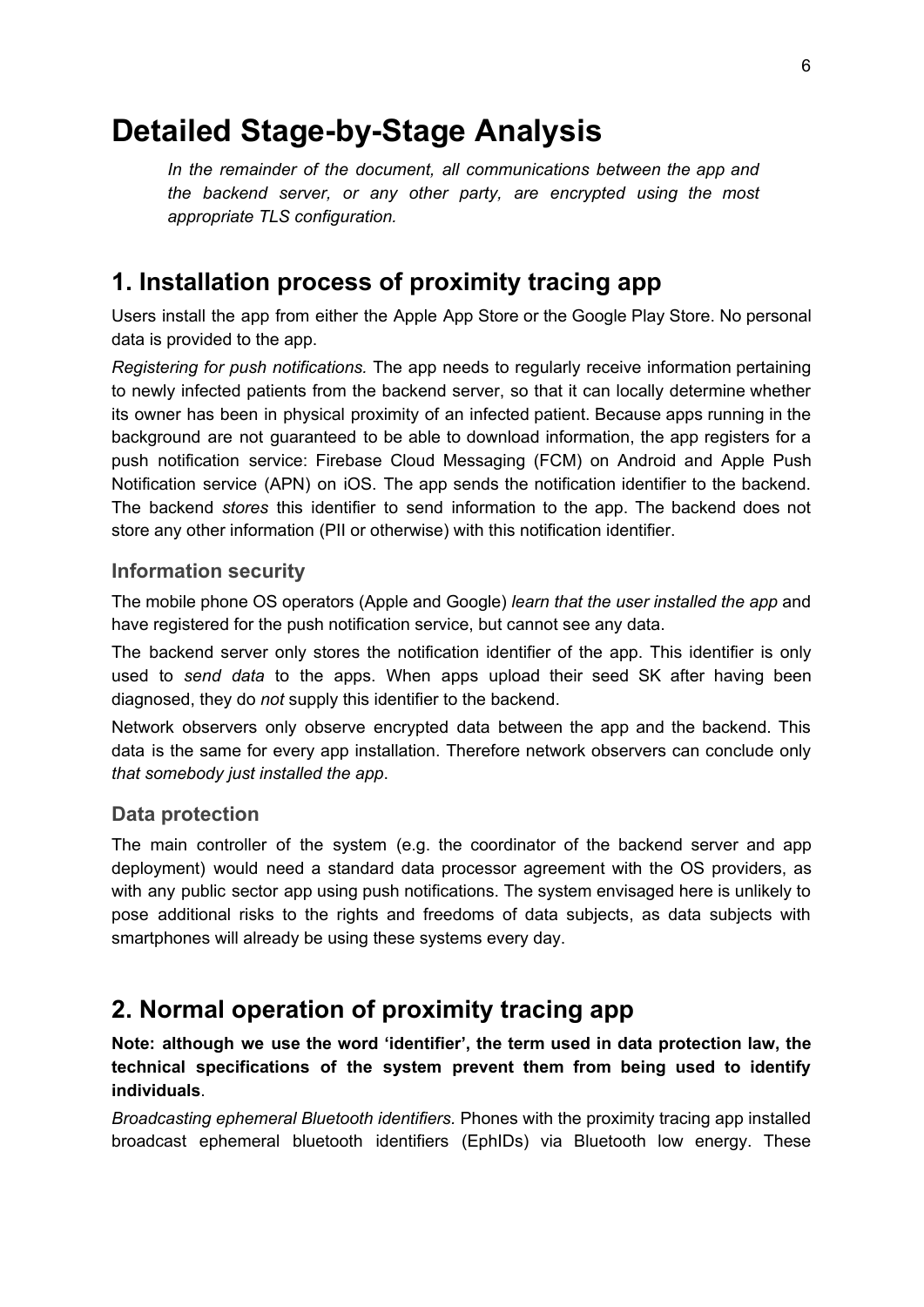ephemeral identifiers are generated pseudo-randomly by the phone, derived from the secret key SK of the phone. EphIDs are rotated periodically. See Figure 2.

*Storing of received Ephemeral Bluetooth Identifiers.* Phones receive Bluetooth identifiers that are being broadcasted by nearby phones. Phones store a record of each received ephemeral identifier with the following information:

- Received EphID
- Coarse time window: morning/afternoon/night and the date

These records are stored locally on the phone and are **never** sent anywhere.

*Pruning records.* Phones regularly delete records of old received EphIDs. They are stored no longer than the duration considered relevant by the health authority, anticipated to be 14 days, but this is reconfigurable.



*Figure 2: Generation and broadcasting of ephemeral identifiers/EphIDs*

## **Information security**

The EphIDs are generated pseudo-randomly and regularly rotated. Due to limitations on the Bluetooth technology, EphIDs are sent in the clear. Yet, as they are random and rotated frequently, they cannot be mapped to users' identities nor be used to track them.

Apps of users that have not been diagnosed with SARS-CoV-2 can delete EphIDs after the short period in which they are broadcasted, and will not further expose these EphIDs to the backend server. Only the confiscation of the phone, for example by law enforcement, might lead to the extraction of phone seeds to regenerate EphIDs of the given epoch. This risk can be mitigated by encrypting past seeds after they are used. These users are therefore not traceable based on EphIDs, even by parties that can receive and store these EphIDs. See below for the analysis for diagnosed patients.

Collected and broadcast EphIDs, and the underlying secret seeds, will not be exposed in the user interface of the app, as an additional safeguard against users seeking to go beyond normal operation.

From a traffic analysis perspective every instance of the app behaves the same. All of them broadcast ephemeral identifiers.

### **Data protection**

In normal operation, no user or the app on their phone processes personal data of any individuals except themselves. While the information they collect, in conjunction with the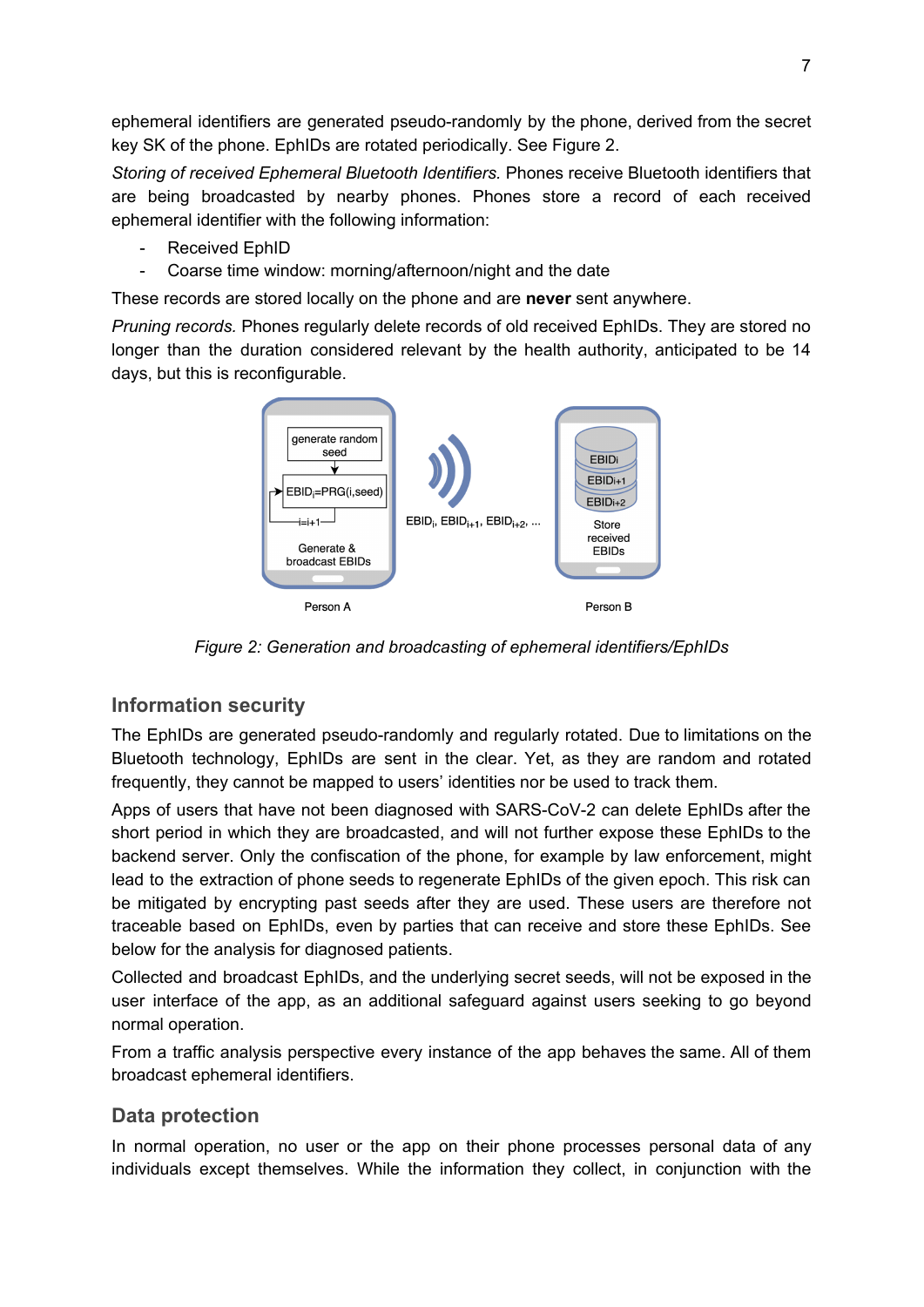broader protocol, enables them to compute a risk score, it does not relate to other identified or identifiable natural persons.

Users collect the ephemeral identifiers of nearby users who are using the app. These identifiers are i) stored with only coarse time-frames (such as 'the morning'), duration, proximity, and other auxiliary data; and ii) rotating frequently. Future identifiers *cannot* be predicted from observing previous identifiers. Even if an individual takes note, records with a camera who they were near, and performs traffic analysis on the identifiers received during that time, they could not use that information to single out an individual at other times, or to re-identify data on others' devices at other times. They would not learn more about non-infected individuals than they already knew: that they were present at a location at a specific time.

The only way to link a device across multiple broadcast identifiers is by using information held on that individual's device. This would require access to that device, or obtaining recordings from the device. Doing so without permission would represent a computer misuse offence in most jurisdictions. The second scenario in which this information is provided is intentional and by design, during the calculation of whether an individual is at risk of infection. This situation is discussed further, below, when this aspect of the protocol is described. Neither situation will, however, reveal the *identity* of an individual unless there is side-information, e.g., a camera and on-device traffic analysis that stores the precise times that individuals met (not possible retroactively). This scenario is, however, not a flaw of the protocol, but rather a consequence of proximity tracking.

To underscore the data protective nature of these measures, it is worth noting that the re-identification test set out by the CJEU in *Breyer* (C-582/14) as necessary to classify this as personal data would not be met. Firstly, establishing an effective side-database would likely require breaking the law by surveilling individuals without an effective lawful basis (e.g. illegitimately using covert cameras directed outward from the person, see *Ryneš* (C-212/13)). In *Breyer*, the Court noted that the test of *means reasonably likely to be used* to identify a natural person would not be met 'if the identification of the data subject was prohibited by law'. Furthermore, it is also arguable that these specialised attacks would require 'a disproportionate effort in terms of time, cost and man-power, so that the risk of identification appears in reality to be insignificant' (*Breyer*). However, as discussed, we suggest ensuring the obligations applying to personal data are still applied as good practice.

Collecting emitted Bluetooth data would additionally trigger article 5(3) of the ePrivacy Directive, due to accessing/storing data from/on a terminal device. Multiple approaches to this are possible, but the simplest would be to obtain the informed consent of all users upon installation, which would then apply both ways, to the broadcast and the collection of EphIDs.

## **3. Handling infected patients**

Health authorities diagnose patients that have been infected with SARS-CoV-2. After a positive diagnosis, the health authority employee will ask the patient if they have the app installed, and if the patient is willing to reveal their EphID to facilitate contact tracing. If the user **opts in,** they proceed as follows (see Figure 3).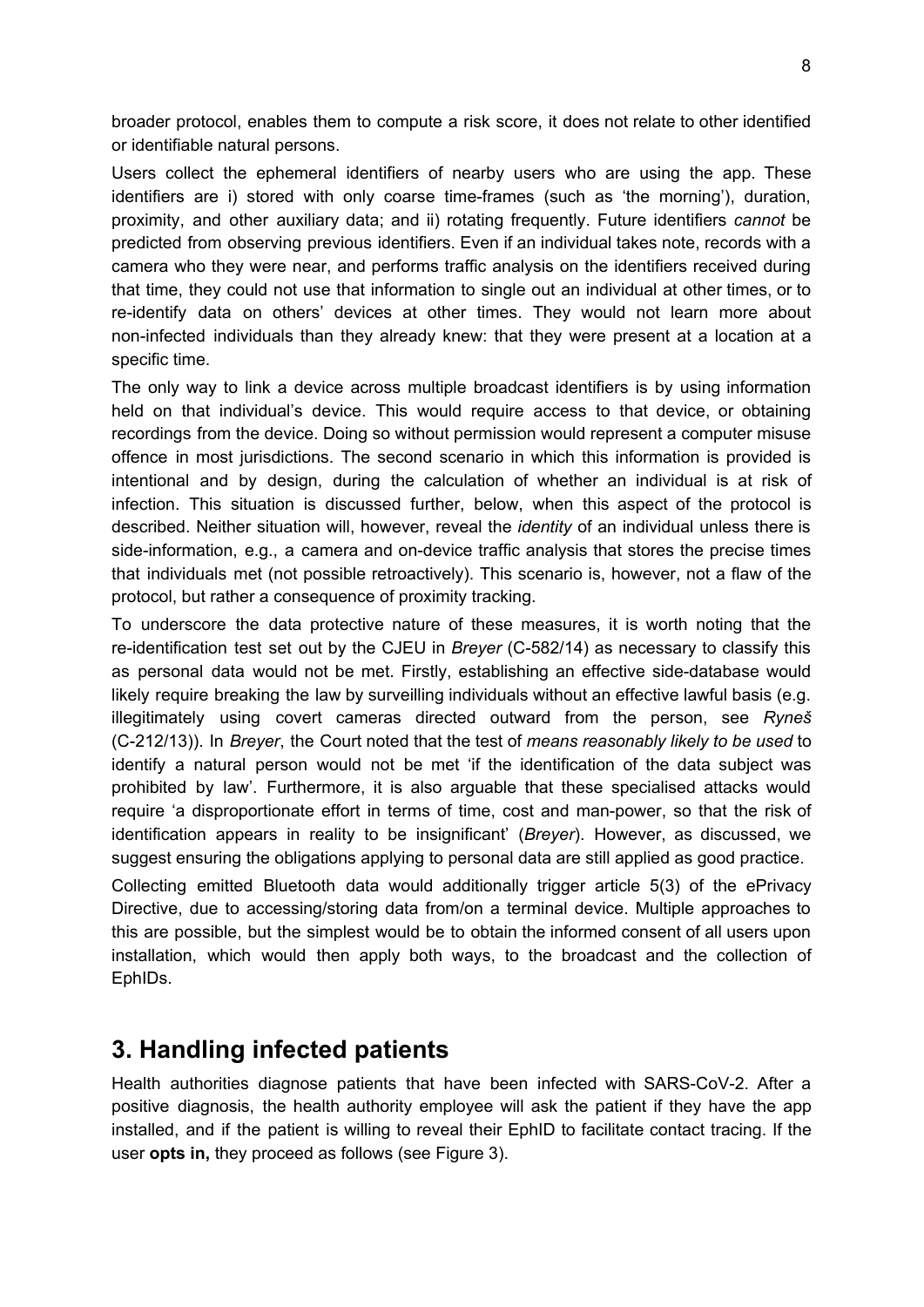- 1. The health authority generates an authorization code for the patient, e.g., in the form of a QR code. The health authority shows this QR code to the patient.
- 2. The patient instructs her app to scan the QR code to obtain this authorization code.
- 3. The app opens an encrypted TLS connection to the server and sends the authorization code and its seed SK, a compact representation of the EphIDs it has broadcast during the infectious window, to the backend. The size of this message is fixed. This upload does *not* include the push-notification identifier.
- 4. When the backend receives the upload, it verifies the authorization code, and stores the seed. It *does not* store any other information related to the upload (such as IP addresses or time).



*Figure 3: Information by infected patient*

To combat traffic analysis, apps periodically upload data to the server at predetermined intervals (e.g., every 6 hours). If they are uploading the seed after being diagnosed, it uploads the real EphID-representation and the authorization code. Otherwise, the app transmits a dummy message formed by random bytes of the same size.

#### **Information security**

Apps of users that have been diagnosed with SARS-CoV-2 send to the backend the seed of their EphIDs corresponding to the infectious window. Given this seed, it is possible to link the EphIDs to the patient (whose identity is not revealed).

Network observers can observe encrypted traffic between the phone and the backend. However, the timing and schedule of this traffic is identical, regardless of whether the patient was infected or not.

#### **Data protection**

**The health authority processes no additional personal data other than what it would usually process when carrying out a COVID-19 test.** This is in line with the principles of data protection by design, data minimisation, purpose limitation, and security. Their role is simply to facilitate processing by the user through validating the test and authorising the transfer of data to the server, without being a conduit to the data themselves. It may be that, following the case-law, this leaves them with controllership duties despite never seeing personal data (see *Wirtschaftsakademie Schleswig-Holstein* (C-49/17); *Jehovan todistajat* (C‑25/17); *Fashion ID* (C-49/17)), however these would be minimal as they would already expect to be a controller in relation to the execution of the COVID-19 test. They should inform the user about the process, in line with GDPR art. 13, for example orally or with a sign.

**The backend server that the data is transmitted to cannot link any of the infected EphIDs to natural persons**. In normal functioning, therefore, we can even understand that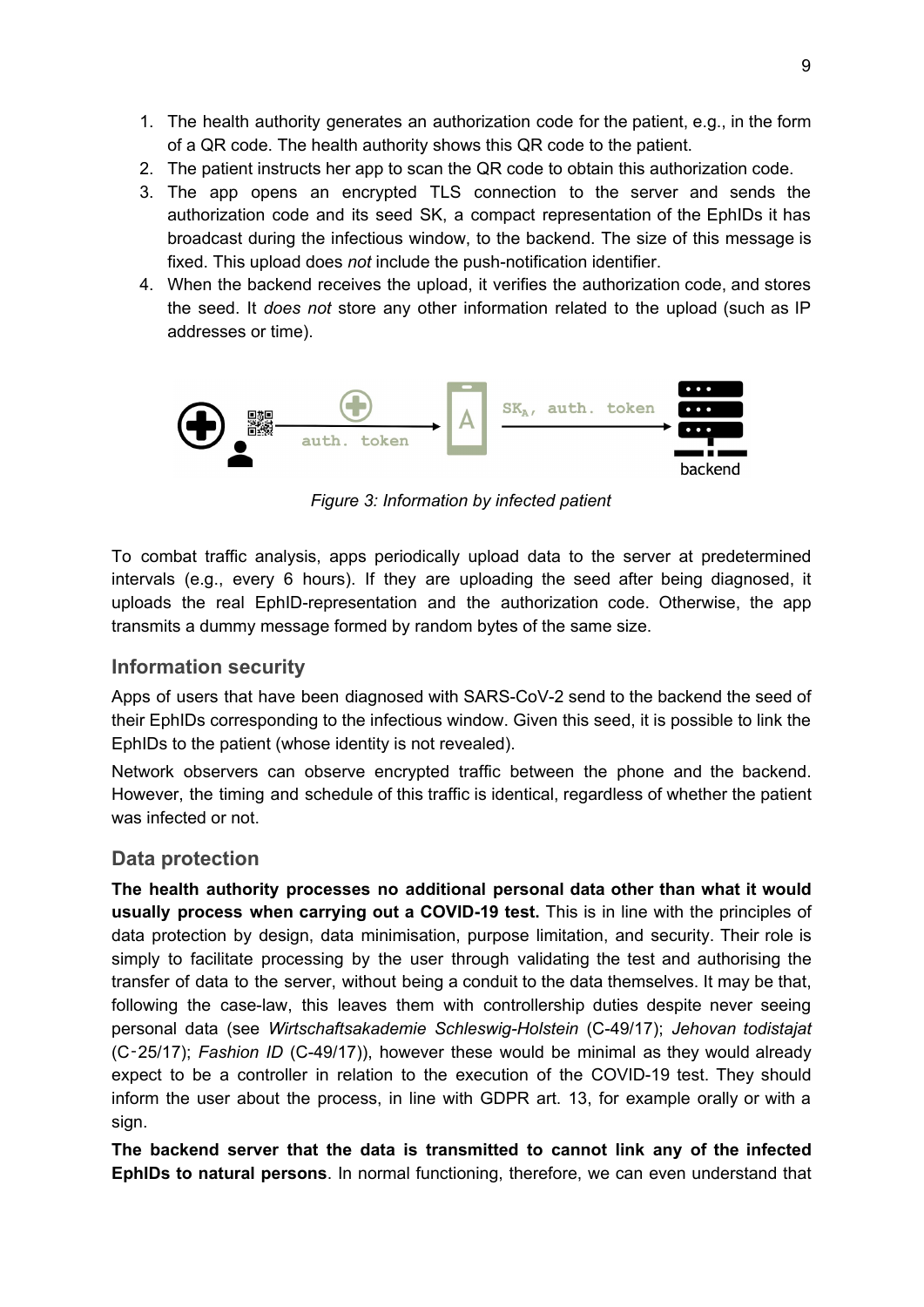the server will not be holding personal data, although, as mentioned, we err on the side of caution and consider it to be personal data with near-anonymous safeguards. No additional data needs to be stored beyond these identifiers.

# **4. Contact tracing and epidemiological research**

Several times a day, the backend server sends newly received EphID seeds of infected patients to all installed proximity tracing apps via the notification service. This notification message also contains updates to the parameters of the local computation of the risk score of the device user, as well as information regarding calibration of the proximity computation.

Every device then proceeds as follows (see Figure 4):

- 1. It compares the received EphIDs (corresponding to infected patients) to the stored records of received Bluetooth identifiers.
- 2. If any of the received EphIDs matches a recorded identifier, the phone uses the latest parameters to compute a risk score based on the number of matching identifiers and the total duration.
- 3. If the computed risk score is above the provided threshold, the app shows a notification to the user that she/he has been in proximity to an infected patient. The notification contains instructions on what to do and whom to contact.



*Figure 4: Warning of persons at risk*

*Participating in epidemiology research* (Optional). During installation, the app asks the user if the user wants to participate in the epidemiology research to help understand the SARS-CoV-2 virus. If the user **opts in**, the app sends the following data to the epidemiology research lab at the next scheduled upload time: